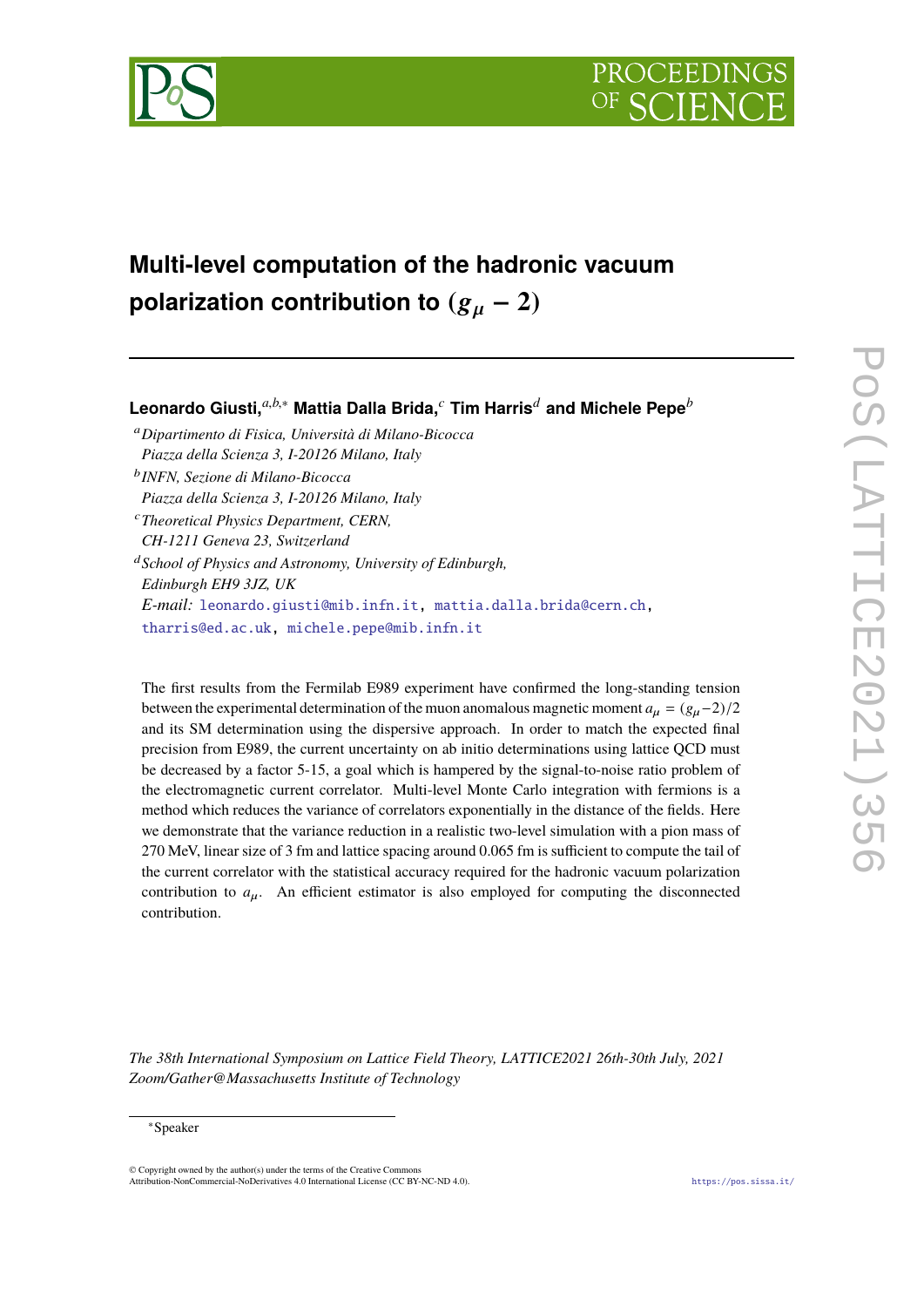#### **1. Introduction**

The muon anomalous magnetic moment,  $a_{\mu}$ , has been measured about 15 years ago by the E821 experiment at BNL with the impressive precision of <sup>0</sup>.<sup>54</sup> parts per million (ppm) [\[1\]](#page-7-0). That measurement has been recently confirmed by the first data from the on-going E989 experiment at FNAL and the combination of the two results have provided the currently best experimental estimate  $a_{\mu}$  = 11659206.1(4.1) × 10<sup>-10</sup> [\[2\]](#page-7-1). At the end of its operation period, the E989 experiment is expected to attain the astonishing precision of <sup>0</sup>.<sup>14</sup> ppm.

In the Standard Model (SM) the value of  $a<sub>u</sub>$  results from the combination of various effects that have been computed theoretically: there are contributions from Quantum Electrodynamics and from the Weak Interactions that have been calculated perturbatively up to five loops and two loops, respectively, as well as from the Strong Interactions coming from the Hadronic leadingorder Vacuum Polarization (HVP) and the Hadronic Light-by-Light scattering (HLbL) [\[4\]](#page-7-2). The final theoretical uncertainty is currently dominated by the hadronic part and, thus, it represents the main target to improve the accuracy of the theoretical prediction. Since the purely theoretical computations are not sufficiently precise at the moment the hadronic contributions have been extracted (by assuming the SM) from experimental data via dispersive integrals (HVP & HLbL) and low-energy effective models supplemented with the operator product expansion (HLbL). The overall theoretical expectation leads to  $a_{\mu} = 11659181.0(4.3) \times 10^{-10}$  (0.37 ppm) [\[4\]](#page-7-2), which deviates by 4.2 standard deviations from the experimental value. That difference has by now been persisting for more than a decade and it may be a hint for New Physics.

Although state-of-the-art lattice Quantum Chromodynamics (QCD) determinations of the HVP are steadily improving their accuracy and they are becoming competitive, the overall error on  $a_{\mu}$ is still 5-15 times larger than the anticipated uncertainty from E989. In fact, currently quoted uncertainties range between <sup>0</sup>.8% to roughly 2%, see Ref. [\[4\]](#page-7-2) and references therein. The main difficulty in matching the level of precision of the experimental result lays in the large statistical error of the Monte Carlo evaluation of the required correlation functions [\[4\]](#page-7-2). In a recent investigation [\[5\]](#page-7-3), we have proposed a solution to that problem based on a multi-level Monte Carlo integration algorithm in the presence of fermions [\[6,](#page-7-4) [7\]](#page-7-5). The novel computational paradigm of this method with respect to the standard approach allows to reduce exponentially the variance of a correlation function with the temporal distance of the fields. As a first application, we have performed a feasibility study on the HVP, but the strategy is general and it can be applied to the HLbL, to the isospin-breaking and to the electromagnetic contributions as well.

# **2. The problem of the signal-to-noise ratio**

A useful way of writing the HVP suitable for numerical calculations is given by

<span id="page-1-0"></span>
$$
a_{\mu}^{\text{HVP}} = \left(\frac{\alpha}{\pi}\right)^2 \int_0^\infty dx_0 \, K(x_0, m_\mu) \, G(x_0) \,,\tag{1}
$$

where  $\alpha$  is the electromagnetic coupling constant,  $K(x_0, m_u)$  is a known function increasing quadratically at large  $x_0$ ,  $m_\mu$  is the muon mass, and  $G(x_0)$  is the zero-momentum correlation function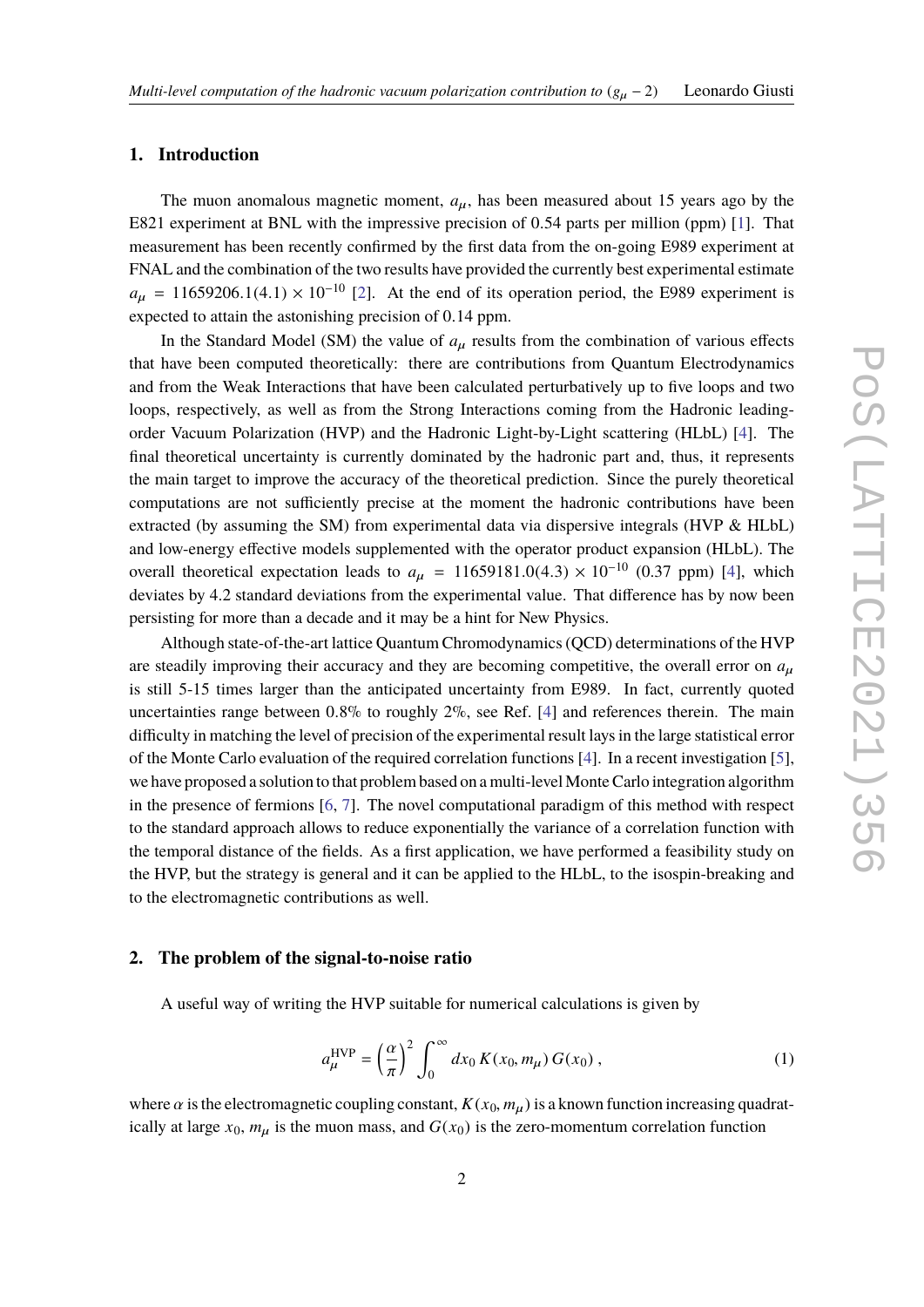<span id="page-2-2"></span>
$$
G(x_0) = \int d^3 \mathbf{x} \langle J_k^{em}(x) J_k^{em}(0) \rangle
$$
 (2)

of two electromagnetic currents  $J_k^{em} = i \sum_{i=1}^{N_f} q_i \bar{\psi}_i \gamma_k \psi_i$ ; for unexplained notation we refer to  $R_f$  f  $[5]$ . In this study we consider  $N_f = 3$ , namely the 3 lighter querks of OCD with the first 3 Ref. [\[5\]](#page-7-3). In this study we consider  $N_f = 3$ , namely the 3 lighter quarks of QCD with the first 2 degenerate in mass, and the correlation function is given by the sum of the following contributions

$$
G(x_0) = G_{u,d}^{\text{conn}}(x_0) + G_s^{\text{conn}}(x_0) + G_{u,d,s}^{\text{disc}}(x_0) \tag{3}
$$

The first and the last terms are the light-connected Wick contraction,  $G_{u,d}^{\text{conn}}(x_0)$ , and the disconnected one,  $G_{ud}^{disc}(x_0)$ : they represent the most problematic and numerically challenging unsconnected one,  $\sigma_{\mu,d,s}(x_0)$ . They represent the most problemate and numerically enancinging<br>contributions to evaluate. In fact, in standard Monte Carlo computations, the relative error of the former at large time distances  $|x_0|$  goes as

<span id="page-2-1"></span>
$$
\frac{\sigma_{G_{u,d}^{\text{conn}}}(x_0)}{[G_{u,d}^{\text{conn}}(x_0)]^2} \propto \frac{1}{n_0} e^{2(M_\rho - M_\pi)|x_0|}, \qquad (4)
$$

where  $M<sub>o</sub>$  is the lightest asymptotic state in the iso-triplet vector channel, and  $n<sub>0</sub>$  is the number of independent field configurations. This shows that the exponential loss of the signal accuracy with the distance  $|x_0|$  has to be compensated by a corresponding exponential increase of the statistics  $n_0$ and, thus, of the computational effort. The situation for the disconnected contribution,  $G_{u,d,s}^{\text{disc}}(x_0)$ , is and, thus, or the computational chort. The situation for the disconnected contribution,  $\sigma_{u,d,s}(x_0)$ , is<br>even worse because the exponential degradation of the signal is faster since the variance is constant in time. This exponential increase of the relative error is the bottleneck that is currently preventing to obtain a per-mille statistical precision on the HVP by Monte Carlo simulations of QCD on the lattice.

#### **3. The fermionic multi-level algorithm**

In the last few years an important conceptual, algorithmic and technical progress has been pursued and it is now possible to carry out multi-level Monte Carlo simulations also in the presence of fermions [\[6,](#page-7-4) [7\]](#page-7-5). In this approach, the lattice is initially decomposed into two overlapping domains  $\Omega_0$  and  $\Omega_2$  – see e.g. Fig. [1](#page-3-0) – which share a common region  $\Lambda_1$ : it is chosen so that the minimum distance between the points belonging to the inner domains  $\Lambda_0$  and  $\Lambda_2$  remains finite and positive in the continuum limit. Then, following the above decomposition, the determinant of the Hermitean massive Wilson-Dirac operator  $Q = \gamma_5 D$  is rewritten as the product of determinants of several operators

<span id="page-2-0"></span>
$$
\det Q = \frac{\det (1 - w)}{\det Q_{\Lambda_1} \det Q_{\Omega_0}^{-1} \det Q_{\Omega_2}^{-1}},
$$
\n(5)

where  $Q_{\Lambda_1}$ ,  $Q_{\Omega_0}$ , and  $Q_{\Omega_2}$  indicate the very same operator restricted to the domains specified by the subscript. They are obtained from *Q* by imposing Dirichlet boundary conditions on the external boundaries of each domain. The matrix w is built out of  $Q_{\Omega_0}$ ,  $Q_{\Omega_2}$  and the hopping terms of the operator Q across the boundaries in between the inner domains  $\Lambda_0$  and  $\Lambda_2$  and the common region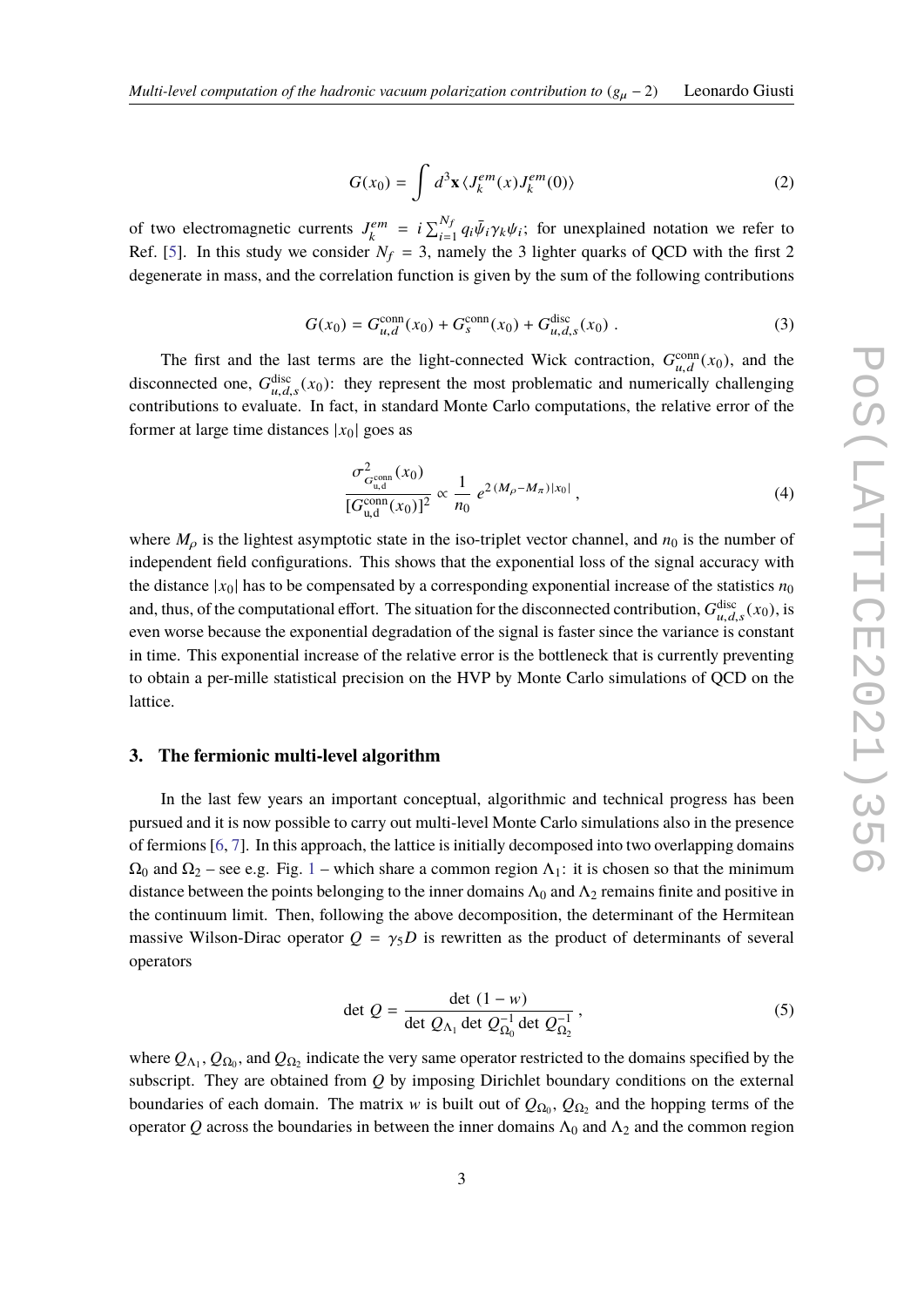<span id="page-3-0"></span>

**Figure 1:** Decomposition of the lattice in domains as described in the text; periodic and anti-periodic boundary conditions in the time direction are enforced for gluons and fermions, respectively.

 $\Lambda_1$  [\[7\]](#page-7-5). In the denominator the dependence on the gauge field is already factorized because det  $Q_{\Lambda_1}$ , det  $Q_{\Omega_0}^{-1}$  and det  $Q_{\Omega_2}^{-1}$  depend only on the gauge field in  $\Lambda_1$ ,  $\Omega_0$  and  $\Omega_2$  respectively.

Finally, we re-express the numerator in Eq. [\(5\)](#page-2-0) as

<span id="page-3-1"></span>
$$
\det (1 - w) = \frac{\det [1 - R_{N+1}(1 - w)]}{C \prod_{k=1}^{N/2} \det [(u_k - w)^{\dagger} (u_k - w)]},
$$
\n(6)

where  $u_k$  and  $u_k^*$ <sup>\*</sup><sub>k</sub> stand for the *N* roots of a polynomial approximant for  $(1 - w)^{-1}$ , the numerator is the remainder, and *C* is an irrelevant constant. The purpose of this rewriting is that the denominator in Eq. [\(6\)](#page-3-1) can be represented by an integral over a set of *<sup>N</sup>*/<sup>2</sup> multi-boson fields [\[5–](#page-7-3)[7\]](#page-7-5) having an action with a factorized dependence on the gauge field in  $\Lambda_0$  and  $\Lambda_2$  inherited from w. By a proper choice of the polynomial approximation, the remainder in the numerator of Eq. [\(6\)](#page-3-1) fluctuates mildly with the gauge field and it can be included in the observable as a reweighting factor.

In Fig. [1](#page-3-0) we show a convenient decomposition of the lattice: the two regions  $\Lambda_0$  and  $\Lambda_2$  have the shape of thick time-slices while  $\Lambda_1$  includes the rest of the lattice and it has the shape of thinner time-slices that keep the first two regions apart. Taking into account the short-distance suppression of the quark propagator, a thickness of 0.5 fm or so for the slices forming  $\Lambda_1$  is good enough to make  $\Lambda_0$  and  $\Lambda_2$  weakly correlated, furthermore it is not expected to vary significantly with the quark mass. This is the domain decomposition that we use for the numerical computations presented here.

A two-level scheme is used in the Monte Carlo simulation. As a first step,  $n_0$  well-decorrelated, level-0 gauge field configurations are generated by updating the field over the whole lattice: they represent the starting point of the update at level-1. This second step is accomplished as follows: in every level-0 configuration the gauge field in the overlapping region  $\Lambda_1$  is kept fixed and  $n_1$ level-1 configurations are generated by updating the field in  $\Lambda_0$  and in  $\Lambda_2$  independently thanks to the factorization of the action. The resulting gauge fields are then combined in all possible ways obtaining effectively  $n_0 \cdot n_1^2$  configurations at the cost of generating  $n_0 \cdot n_1$  gauge fields over the entire lattice. Past experience on two-level integration suggests that, with two independently updated regions, the variance decreases proportionally to  $1/n_1^2$  until the standard deviation of the standard deviation of the standard deviation is comparable with the standard is until the level 1 integration has solv estimator is comparable with the signal, i.e. until the level-1 integration has solved the signal-to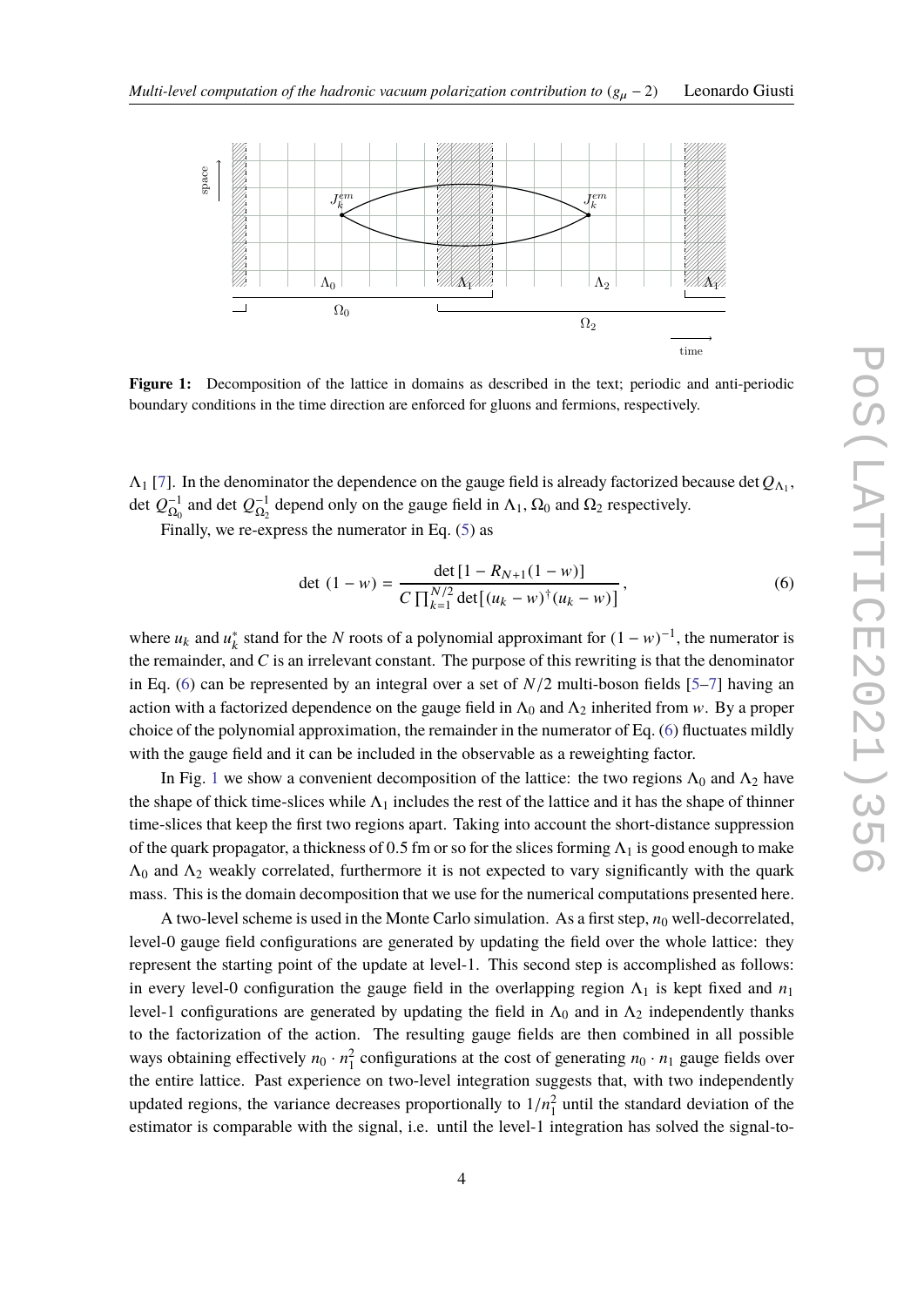noise problem. From Eq. [\(4\)](#page-2-1) we thus conclude that, as expected, the variance reduction due to level-1 integration grows exponentially with the time-distance of the currents in Eq. [\(2\)](#page-2-2).

#### **4. The numerical study**

In this section we present the results of a study on the efficiency of the two-level Monte Carlo algorithm. We have performed numerical simulations of QCD with two dynamical flavours supplemented by a valence strange quark on a lattice of size  $96\times48^3$  with a spacing of  $a = 0.065$  fm, and with a pion mass of 270 MeV. The lattice has been decomposed such that the domains  $\Lambda_0$  and  $\Lambda_2$  are made of 40 consecutive time-slices separated by two regions of 8 time-slices each which form the region  $\Lambda_1$ . We use the standard pseudofermion representation for the determinants at the denominator of Eq. [\(5\)](#page-2-0) while the number of multi-bosons is fixed to  $N = 12$ . We consider the same action and the same set of auxiliary fields both at level-0 and at level-1. The reweighting factor is estimated stochastically with 2 random sources which are sufficient for making its contribution to the statistical error negligible. At level-0 we have generated  $n_0 = 25$  configurations and then, for each of them,  $n_1 = 10$  configurations in  $\Lambda_0$  and in  $\Lambda_2$  have been produced. In Refs. [\[5–](#page-7-3)[7\]](#page-7-5) one can find further details on the algorithm and its implementation.

<span id="page-4-0"></span>

**Figure 2:** Left panel: dependence of the variance of the light-connected contraction on the difference between the time-coordinates of the currents for  $n_1 = 1, 3, 10$ . Data are normalized to the analogous ones computed on CLS configurations generated by one-level HMC. Dashed lines represent the maximum reduction,  $1/n_1^2$ , that can be obtained by the two-level integration with decorrelated level-1 configurations. Grey bands indicate the thick time-slices where the gauge field is kept fixed during level-1 updates. Right panel: variance of the light-connected contribution to the integrand in Eq. [\(1\)](#page-1-0).

We have carried out a dedicated calculation of the correlation functions in order to assess the reduction of the variance due only to two-level averaging. The light-connected contraction has been calculated by averaging over 216 local sources located on the time-slice  $y_0/a = 32$  of  $\Lambda_0$  – corresponding to a distance of 8 lattice spacings from its right boundary – and by summing over the sink space-position. For what concerns the disconnected contraction, each single-propagator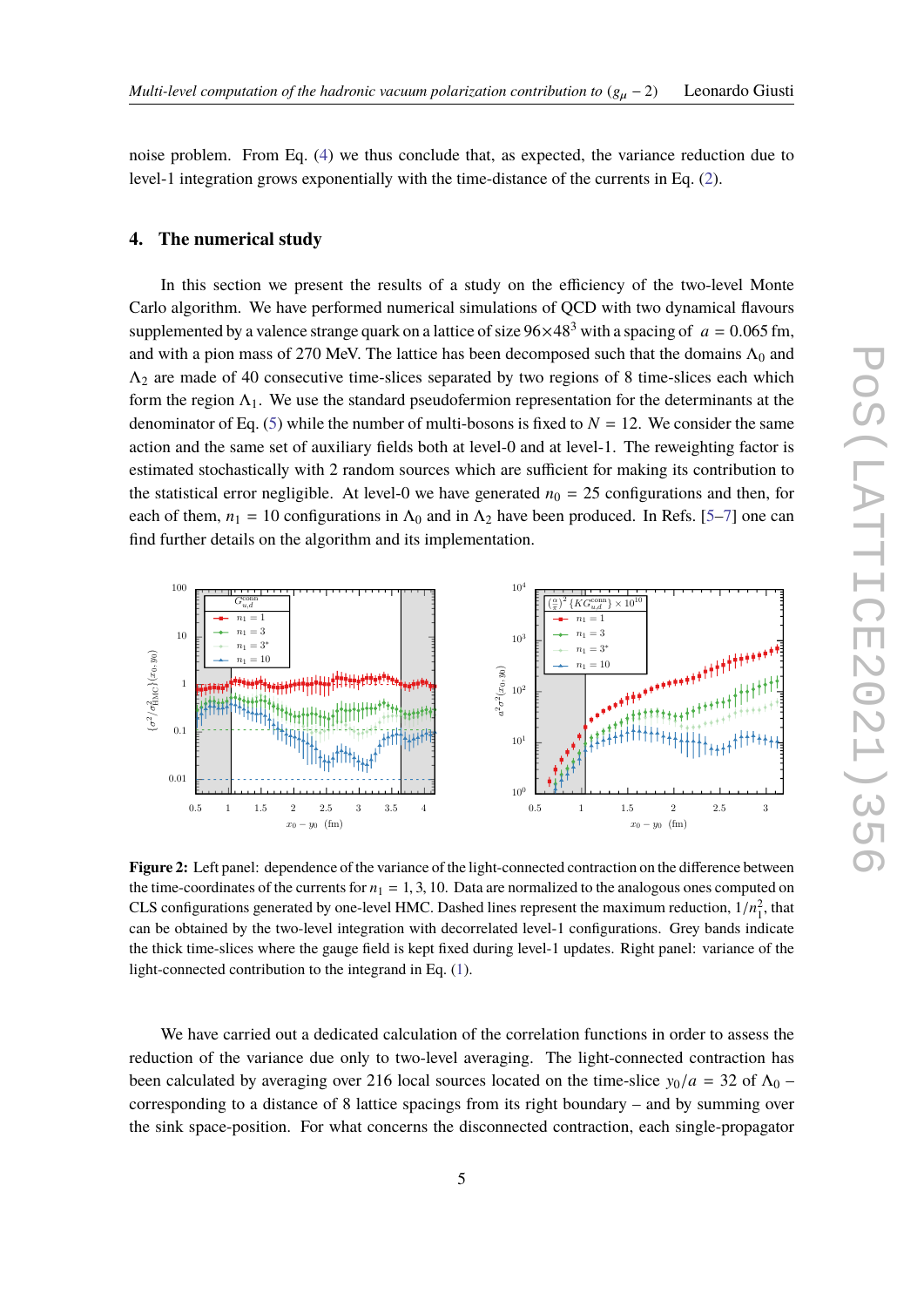trace has been averaged over 768 Gaussian random sources so to have a negligible random-noise contribution to the variance [\[5,](#page-7-3) [8\]](#page-7-6).

In the left panel of Fig. [2](#page-4-0) we show the variance of the light-connected contribution as a function of the distance from the source: for sake of readability only the time-slices belonging to  $\Omega_2$  are displayed, i.e. those relevant for studying the effect of two-level integration given the source position. Data are normalized to the variance obtained with the same number of sources on CLS configurations which were generated with a conventional one-level HMC. The data clearly provide evidence of the exponential reduction of the variance with the distance from the source with the maximum gain reached from 2.5 fm onward for  $n_1 = 10$ . We observe a mild reduction with respect to the ideal scaling  $n_1^2$  by a factor between 2 and 3 either for  $n_1 = 3$  or 10 (dashed lines): this could be related to a residual correlation among level-1 configurations. The power of the two-level integration is also shown in the right panel of Fig. [2,](#page-4-0) where the variance of the light-connected contribution to the integrand in Eq. [\(1\)](#page-1-0) is plotted as a function of the time-distance of the currents. The sharp rising of the variance computed by one-level Monte Carlo  $(n_1 = 1,$  red squares) is automatically flattened out by the two-level multi-boson domain-decomposed HMC  $(n_1 = 10)$ , blue triangles) without the need for modeling the long-distance behaviour of  $G_{u,d}^{\text{conn}}(x_0)$ .

Finally, we compute the dependence of the integral in Eq. [\(1\)](#page-1-0) on the upper extrema of integration  $x_0^{\text{max}}$ : for  $n_1 = 1$ , the integral reads 446(26) and 424(38) for  $x_0^{\text{max}} = 2.5$  and 3.0 fm respectively, while for  $n_1 = 10$  the corresponding values are 467.0(8.4) and 473.4(8.6). It is interesting to note that with the one-level integration the errors on the contributions to the integral from <sup>0</sup> to <sup>2</sup>.<sup>5</sup> fm and from <sup>2</sup>.<sup>5</sup> to the maximum value of <sup>3</sup>.<sup>0</sup> fm are comparable, while with the two-level HMC the contribution to the variance from the long distance part becomes negligible. Similar remarks hold for the much smaller disconnected contribution.

#### **5. Results and discussion**

On the l.h.s. of Fig. [3](#page-6-0) our best result for the light-connected contribution to the integrand in Eq. [\(1\)](#page-1-0) are plotted with red squares. These results are obtained by a weighted average of the above discussed correlation function computed on 32 point sources per time-slice on 7 time-slices at  $y_0/a = \{8, 16, 24, 56, 64, 72, 80\}$  and on 216 sources at  $y_0/a = 32$ . The statistical accuracy is good up to the maximum distance of 3 fm or so. The contribution coming from the connected contraction of the strange quark,  $G_s^{\text{conn}}(x_0)$ , is much less noisy, and it is accurately determined by averaging over 16 point sources at  $y_0/a = 32$ . It is at most one order of magnitude smaller than the light-connected one and the impact of the statistical error on the final accuracy is negligible. The data are shown using blue circles in the left plot of Fig. [3.](#page-6-0) The disconnected contribution has been computed as discussed in the previous section and the numerical results are shown in the left plot of Fig. [3](#page-6-0) using green triangles. We observe a negative peak at about <sup>1</sup>.<sup>5</sup> fm, and a good statistical signal is obtained up to <sup>2</sup>.<sup>0</sup> fm or so. Its absolute value is more than two orders of magnitude smaller than the light-connected contribution over the entire range explored.

The best values of the light-connected (red squares), of the strange-connected (blue circles), and of the disconnected (green triangles) contributions to  $a<sub>u</sub><sup>HVP</sup> \cdot 10<sup>10</sup>$  are shown in the right plot of Fig. [3](#page-6-0) as a function of the upper extrema of integration  $x_0^{\text{max}}$  in Eq. [\(1\)](#page-1-0). The light-connected part starts to flatten out at  $x_0^{\text{max}} \sim 2.5$  fm and, at the conservative distance of  $x_0^{\text{max}} = 3.0$  fm, its value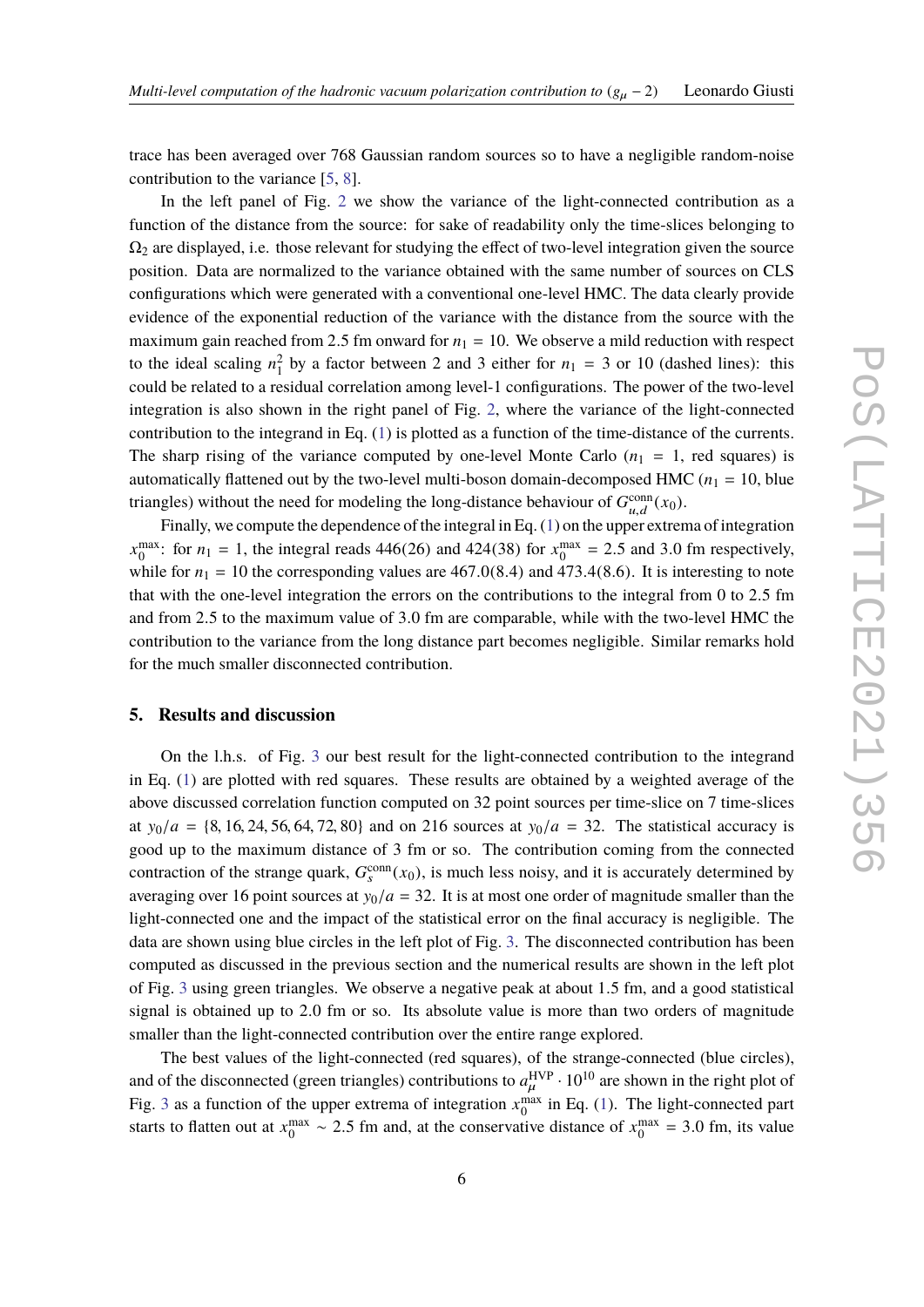<span id="page-6-0"></span>

**Figure 3:** Best results for contribution of the light-connected (red squares), strange-connected (blue circles) and disconnected (green triangles) contractions to the integrand in Eq. [\(1\)](#page-1-0) (left panel) and to  $a<sub>u</sub><sup>HVP</sup>$  $\mu^{\rm HVP}$  (right panel) as a function of the time coordinate  $x_0^{\text{max}}$ .

is  $471.8(6.2)$ . At the same distance the value of the strange-connected contribution is  $52.55(21)$ with a negligible error with respect to the light-connected one. For what concerns the disconnected contribution, it starts to flatten out at about  $x_0^{\text{max}} \sim 2.0$  fm, where its value is −1.98(84). For  $x^{\text{max}} - 2.0$  fm, its statistical upcontribution of  $x^{\text{max}}$  of  $x^{\text{min}}$  is at 11.2 times amollog with measant to  $x_0^{\text{max}} = 3.0$  fm, its statistical uncertainty is 2.1 which is still 3 times smaller with respect to the light-<br>connected and Although the disconnected contribution is you small it must be taken into account connected one. Although the disconnected contribution is very small it must be taken into account to attain the target per-mille precision on the HVP; the combined usage of split-even estimators [\[8\]](#page-7-6) and two-level integration solves the problem of its computation that has represented a numerical challenge for quite some time. By combining the connected contributions at  $x_0^{\text{max}} = 3.0$  fm with the disconnected part at  $x_0^{\text{max}} = 2.0$  fm, the best final estimate is  $a_{\mu}^{\text{HVP}} = 522.4(6.2) \cdot 10^{-10}$ .

In this investigation we demonstrate the effectiveness of the fermionic multi-level algorithm by achieving a 1% statistical precision with just  $n_0 \cdot n_1 = 250$  configurations on a realistic lattice. This shows that, for the light-quark mass considered here, a per-mille statistical precision on  $a_{\mu}^{\rm HVP}$ is reachable by increasing  $n_0$  and  $n_1$  by a factor of about 4–6 and 2–4 respectively. For lighter up and down quarks, the gain due to the multi-level integration is expected to increase exponentially in the quark mass, hence improving even more dramatically the scaling of the simulation cost with respect to a standard one-level Monte Carlo. In conclusion, the change of computational paradigm discussed here overcomes the main barrier that prevents to reach a per-mille precision on  $a_{\mu}^{\text{HVP}}$  on computers available today. computers available today.

# **Acknowledgments**

The generation of the configurations and the measurement of the correlators have been performed on the PC clusters Marconi at CINECA (CINECA- INFN, CINECA-Bicocca agreements, ISCRA B project HP10BF2OQT) and at the Juelich Supercomputing Centre, Germany (PRACE project n. 2019215140) while the R&D has been carried out on Wilson and Knuth at Milano-Bicocca. We thank these institutions and PRACE for the computer resources and the technical